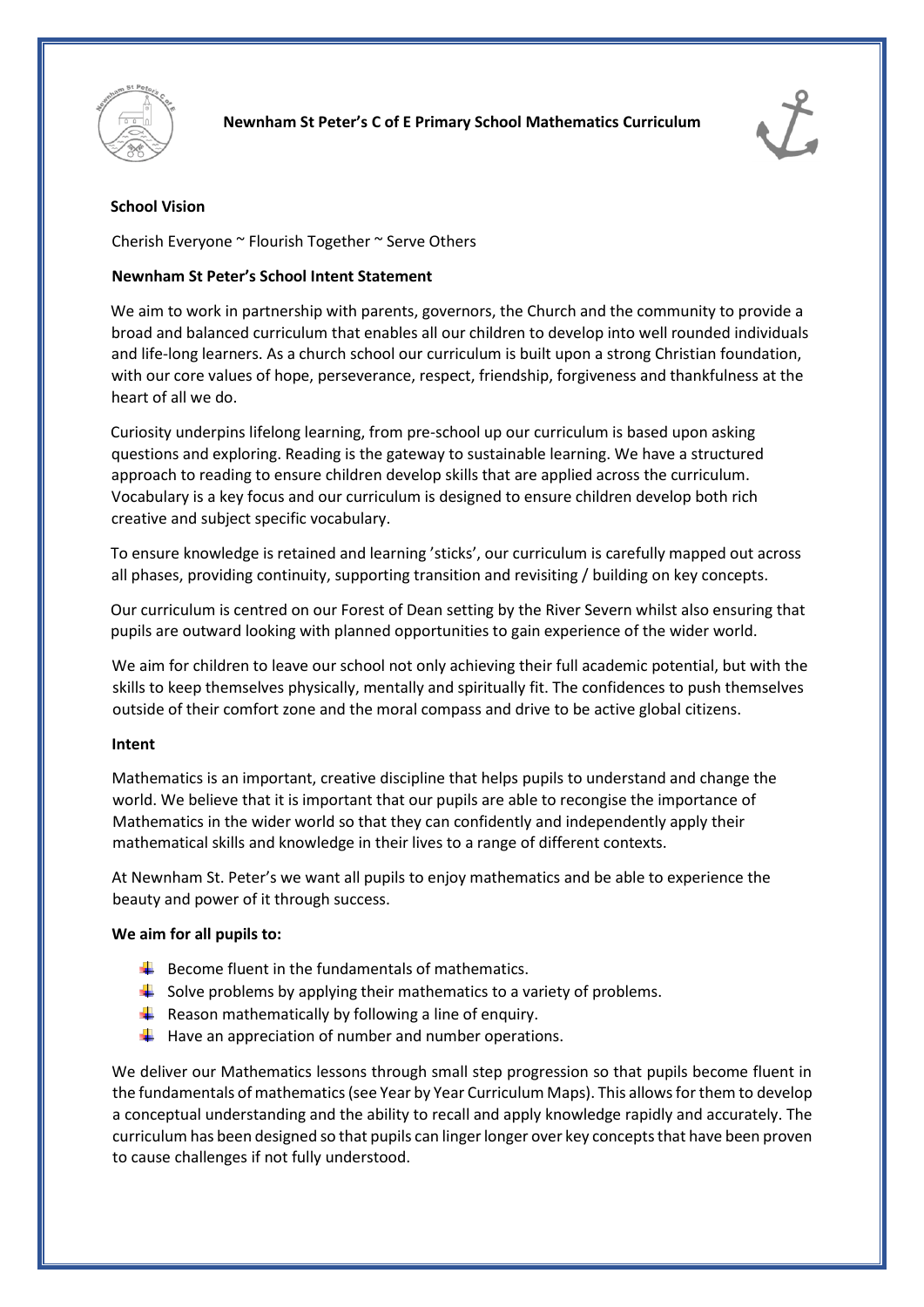Year by year curriculum maps reflect the National Curriculum statements. These curriculum maps are broken down into termly overviews and are then carefully structured into progressive daily learning objectives. Alongside the daily learning objective, the pupils also complete a fact check. Ongoing fact checks give pupils an appreciation of number and number operations, which enables mental calculations and written procedures to be performed efficiently, fluently and accurately.

We believe that pupils need to be able to preform number operations, mental calculations and written procedures efficient, fluently and accurately in order for them to secure other concepts within mathematics. Because of this, pupils have one arithmetic focussed lesson a week. This provides pupils with the opportunity to secure these fundamentals of mathematics.

At Newnham St Peter's Primary School, we use mistakes and misconceptions as an essential part of learning. There is a particular emphasis on this within the reasoning section of the lessons. 'Twist it' questions allow the pupils to reason mathematically by following a line of enquiry. Furthermore, it gives them the opportunity to develop and present a justification, argument or proof using key mathematical language. Within this part of the lesson, pupils are taught to reason accurately through the use of key mathematical vocabulary to explain mathematical concepts. Stem sentences are used daily in order to support the pupils to verbalise their learning.

#### **Implementation**

**EYFS**

### **Key Stage 1 and Key Stage 2**

Pupils in Key Stage 1 and Key Stage 2 have daily Mathematics lessons. This consists of one arithmetic lesson and four lessons based on the learning objectives from the Can Do Maths scheme. Every lesson focusses on a new manageable step of learning that build upon the last step. Each new step of learning is based on the National Curriculum statements.

At the beginning of each new unit, pupils are introduced to the new mathematical concepts through a unit hook. Each unit hook is based on a mathematical story which illustrates how mathematical knowledge and skills can be used by characters to help solve a problem or a crisis. It provides the pupils with a meaningful context in which they can apply their learning. Furthermore, it provides them with the opportunity to complete hands-on mathematical investigations. This is an essential part of the learning journey and helps to stimulate pupils' curiosity about the new mathematical concepts.

A typical Mathematics lesson from the Can Do Maths scheme is made up of the following structure:

**Fact Check –** Ongoing fact checks give pupils an appreciation of number and number operations, which enables mental calculations and written procedure to be performed efficiently, fluently and accurately.

**Teach It –** Pupils are exposed to the new learning through live modelling. This usually adopts a pictorial, abstract approach. There is also explicit use of modelling potential misunderstandings. Use of manipulatives allow for pupils to make meaningful connections with abstract Mathematical concepts. Manipulatives allow for pupils to construct an understanding of ideas that they can then connect to mathematical vocabulary and symbols. Manipulatives are freely available for all pupils to access.

**Practise It –** All pupils practise their new learning together.